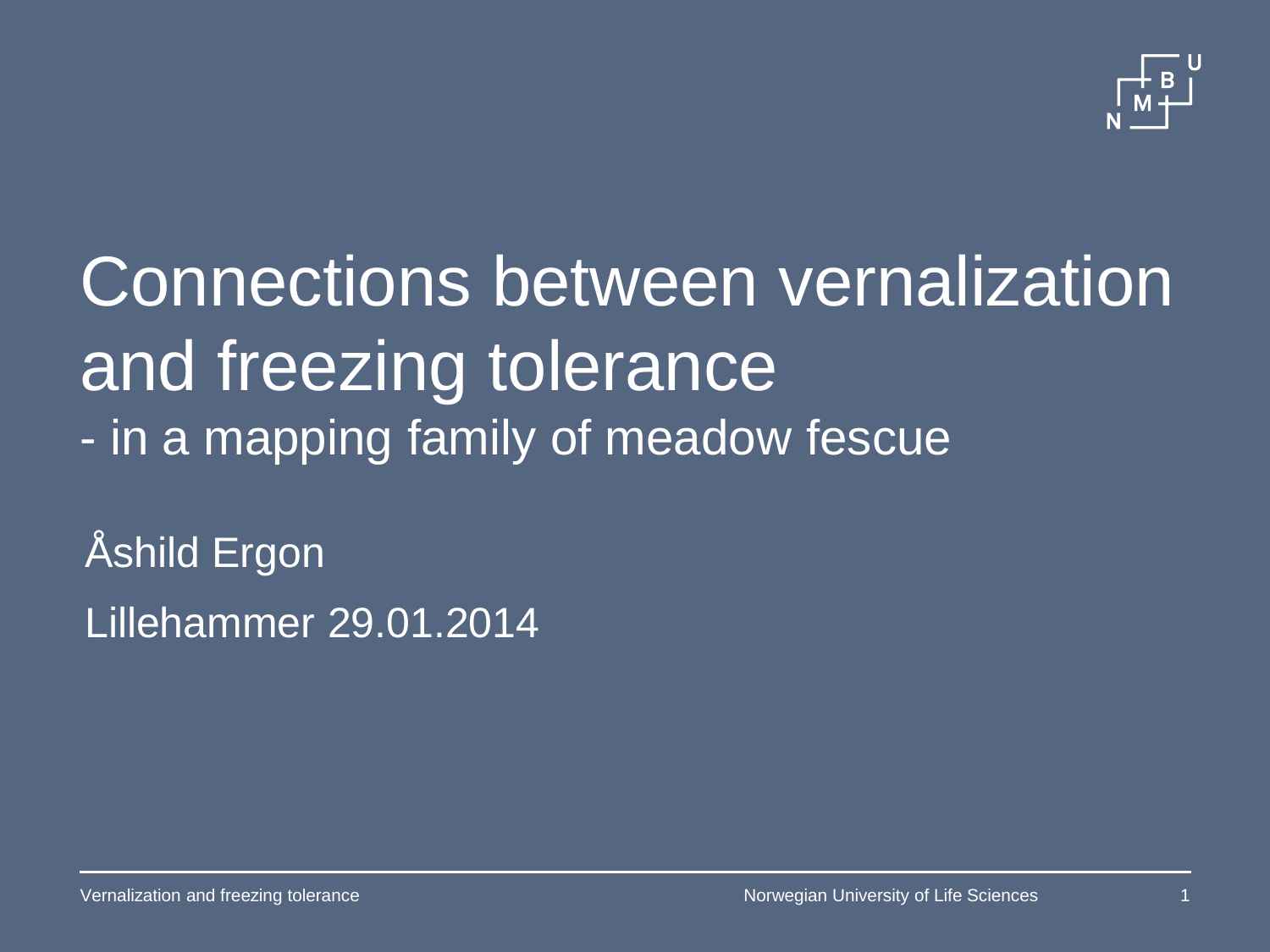## Vernalization: long-term cold makes plants competent to flower

U



**Winter**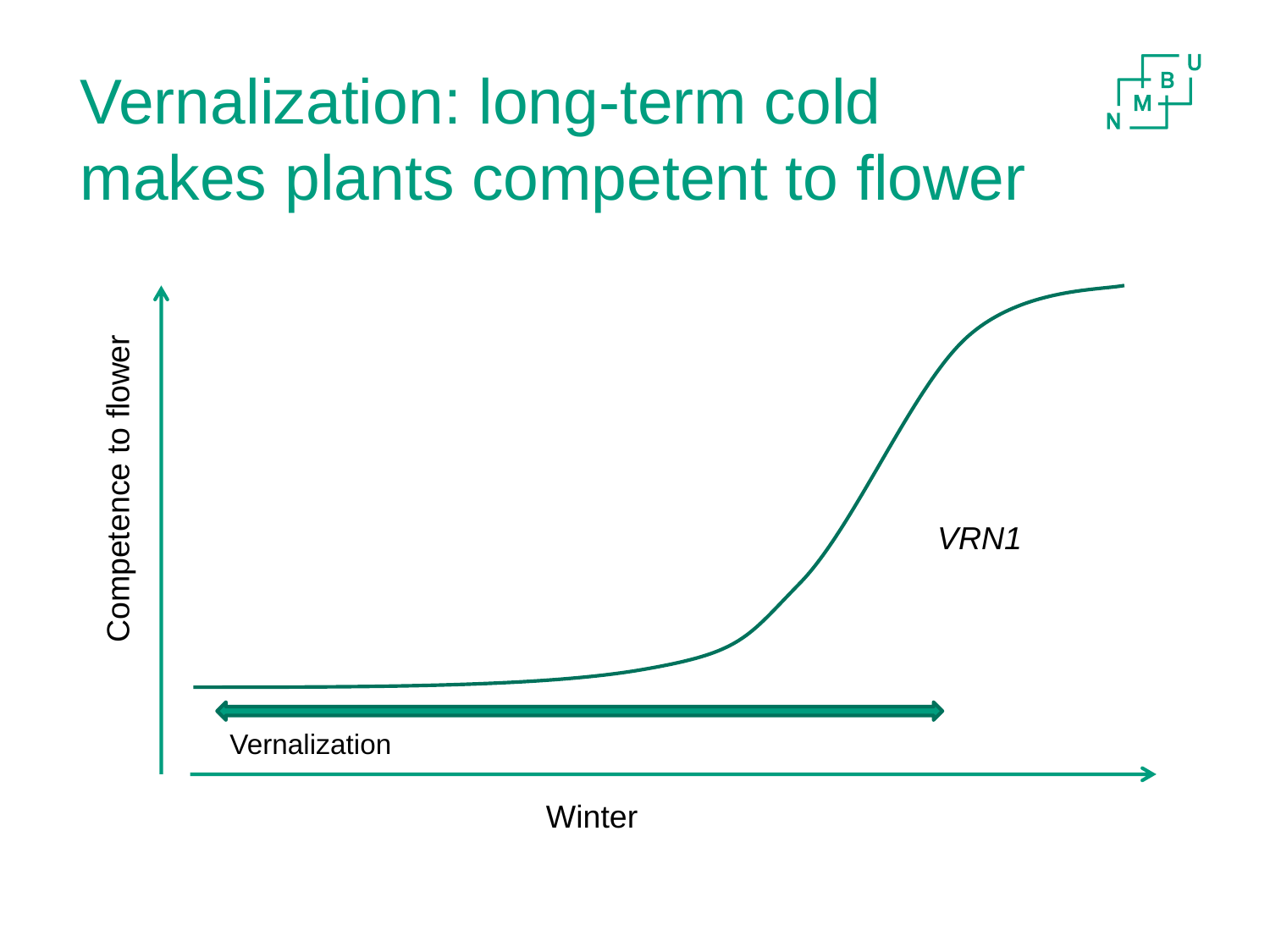

## The level of freezing tolerance varies throughout the year

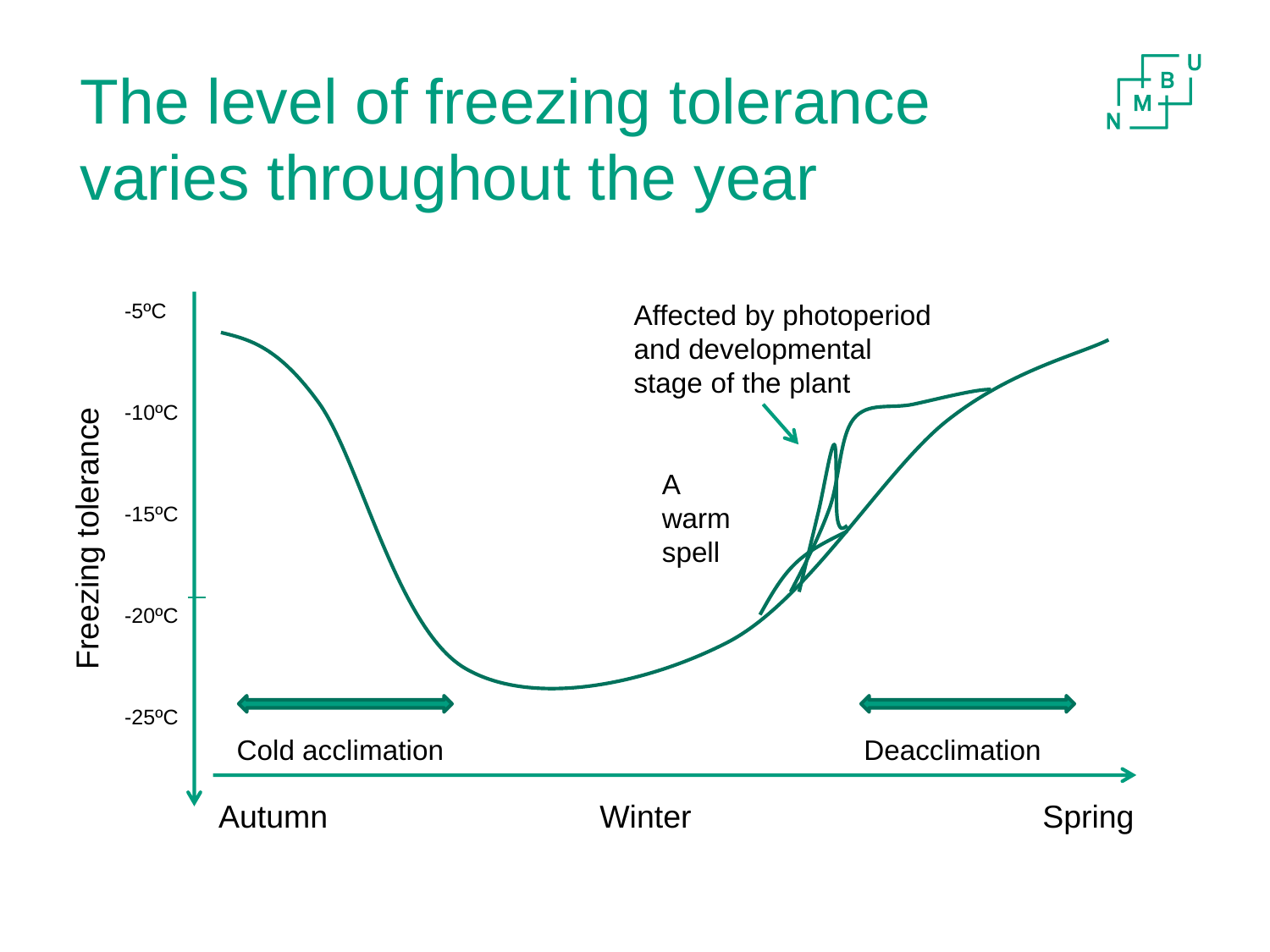## Causes of interaction between vernalization and freezing tolerance



- Consequence of physiological changes related to growth and development?
- Gene interactions?
- Genetic linkage?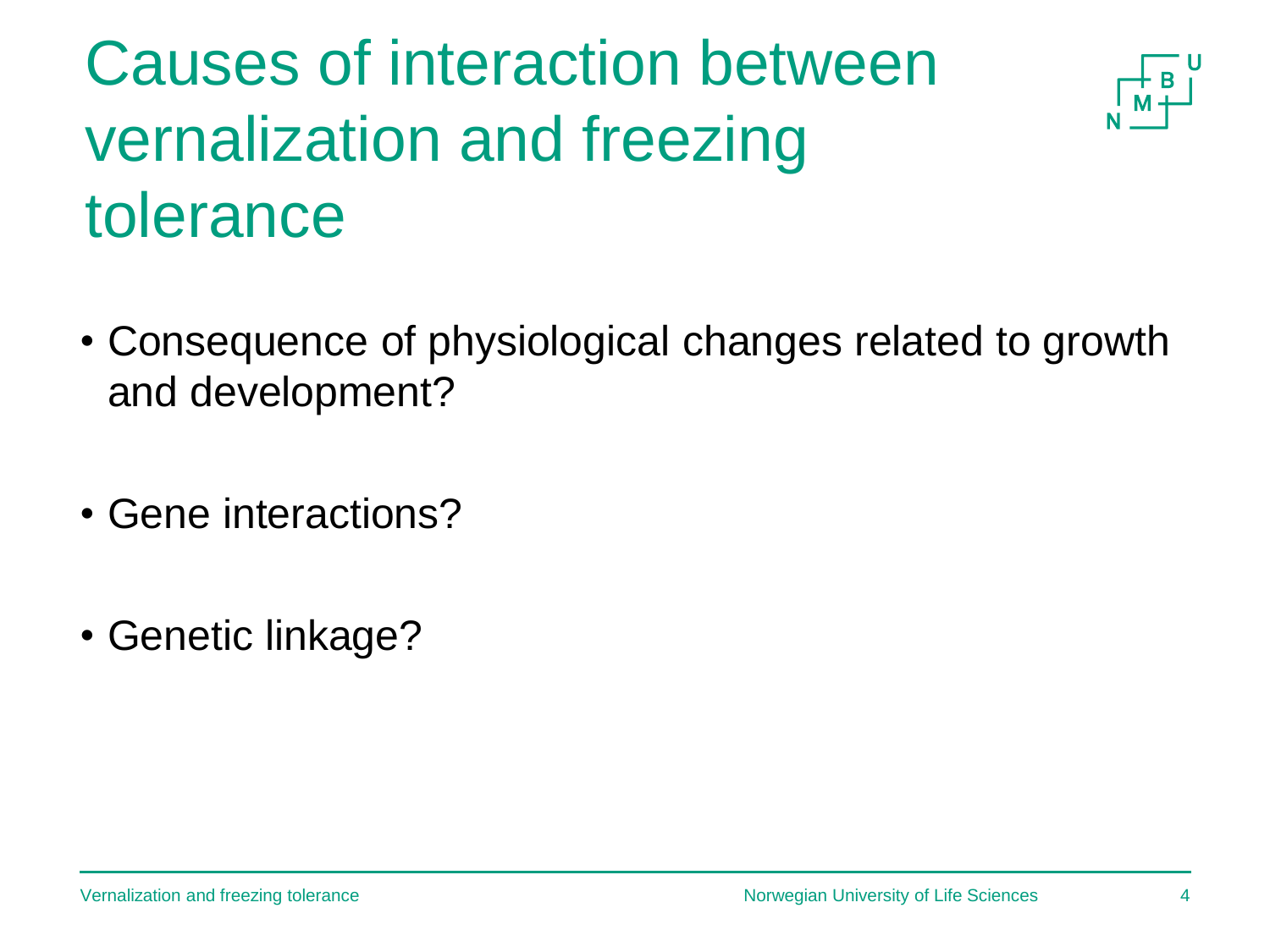#### Plant material of *Festuca pratensis*





Alm et al. Theor Appl Gen 2003 Ergon et al. Theor Appl Gen 2006 Ergon et al. Biol Plant 2013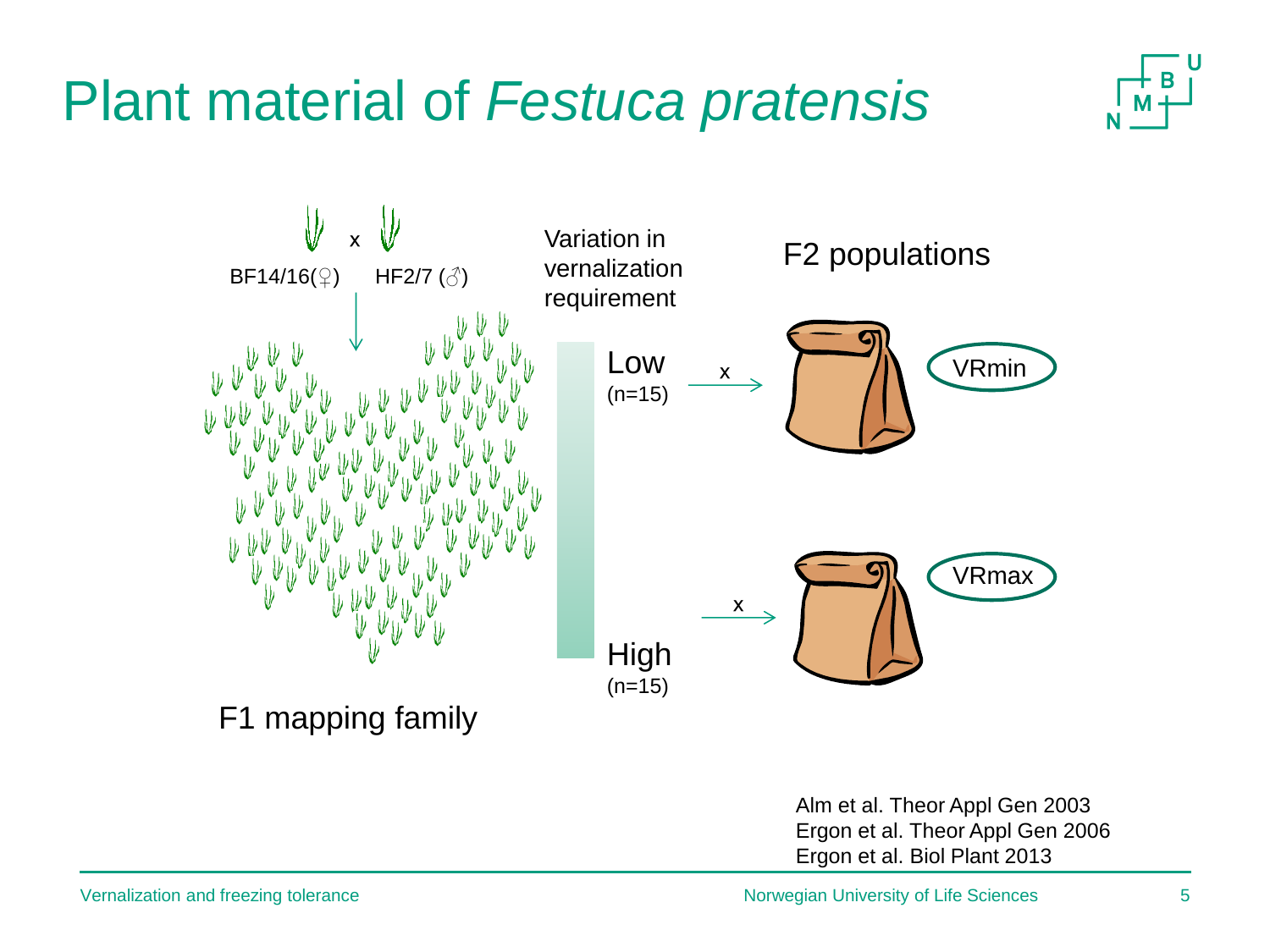## QTLs on chromosome 4





Ergon et al. Theor Appl Gen 2006 Alm et al. Theor Appl Gen 2011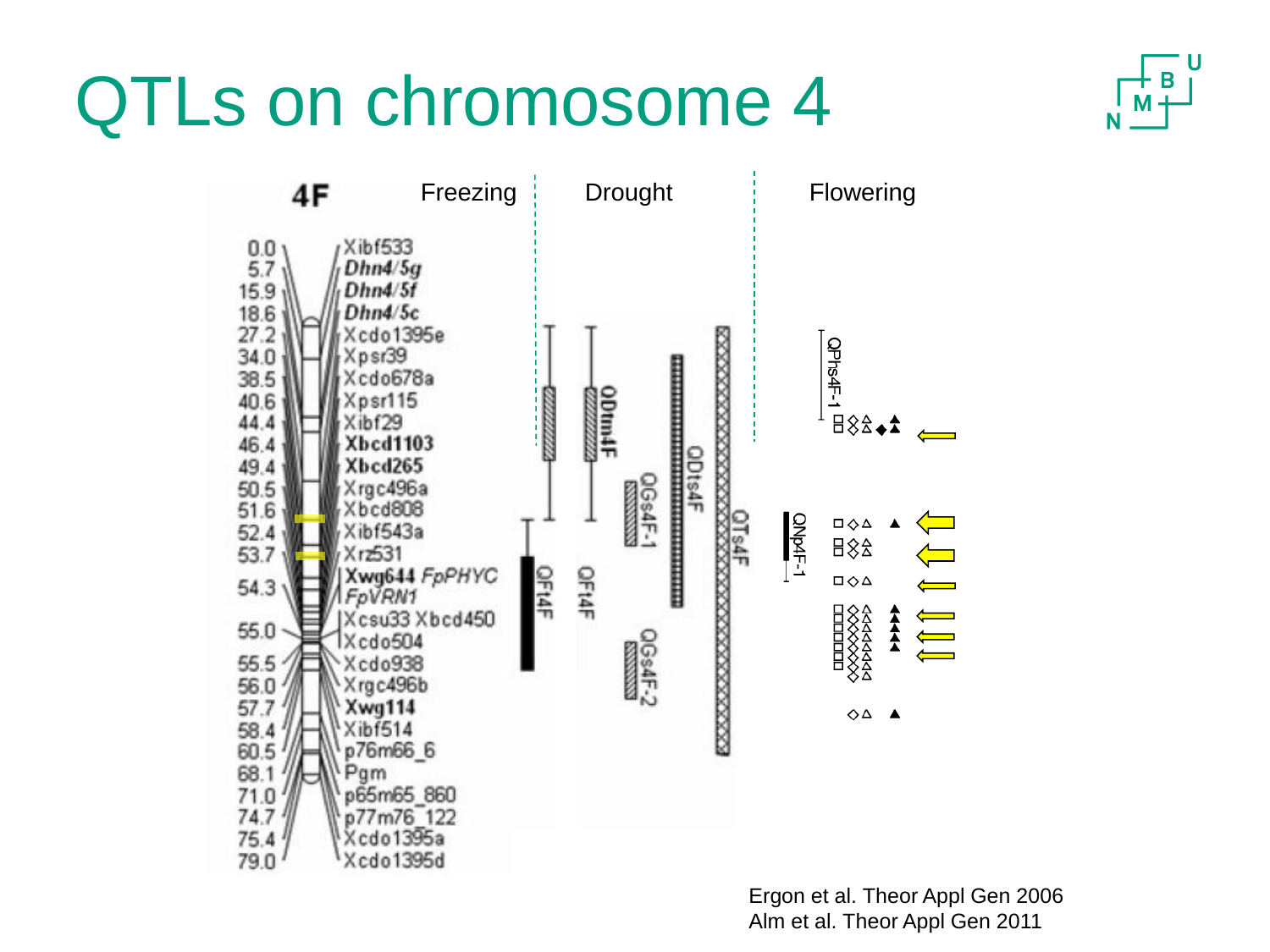

### The experiment

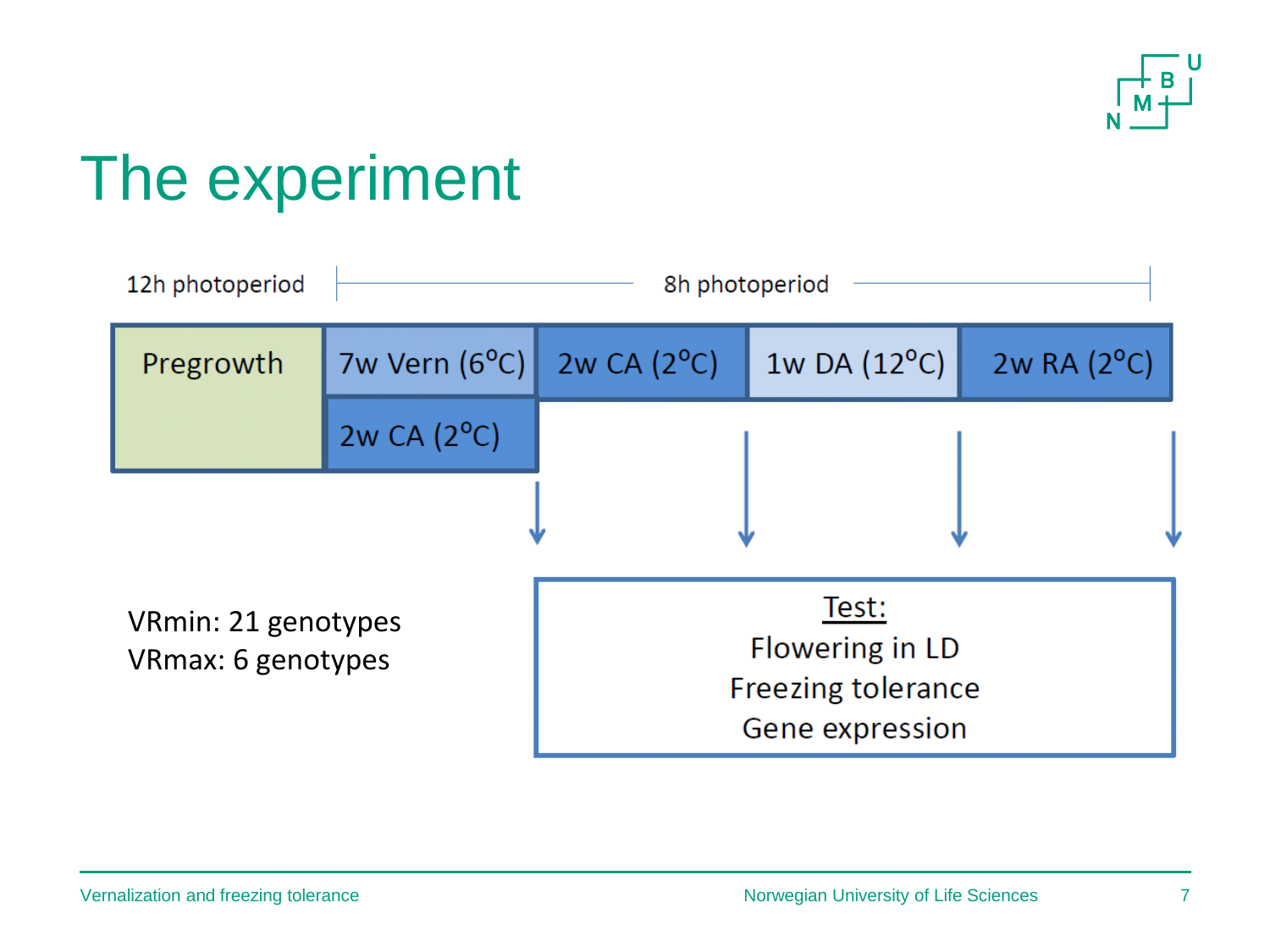

# Acknowledgements

- NMBU
	- Odd Arne Rognli
	- Vibeke Alm
	- Mallikarjuna Rao Kovi
	- Øyvind Jørgensen
	- Tone Ingeborg Melbye
	- and others…
- Bioforsk
	- Mats Höglind
- Funding
	- NordForsk
	- NMBU